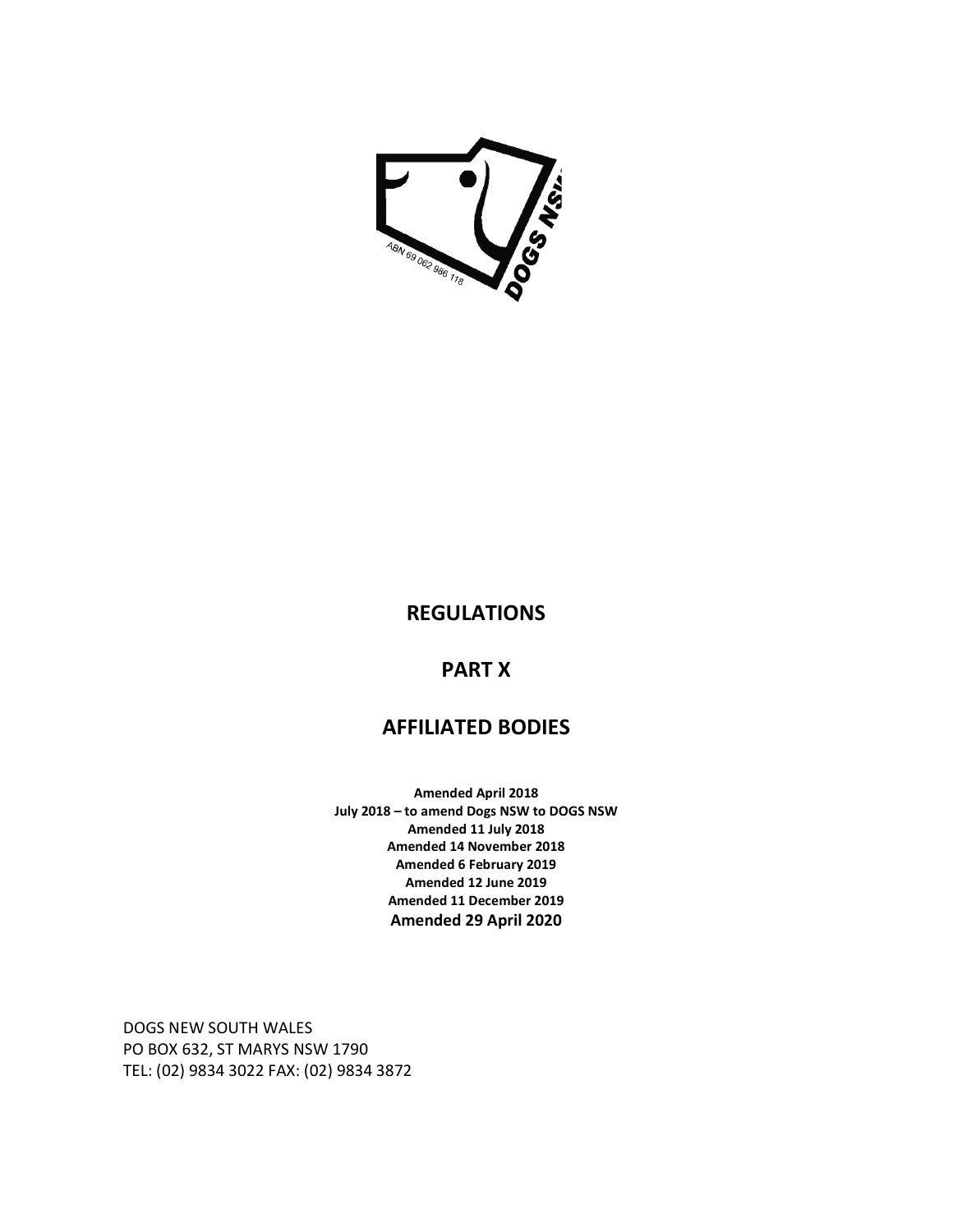### **CONTENTS**

| <b>SUBJECT</b>   | <b>PAGE</b> |
|------------------|-------------|
| <b>SECTION 1</b> |             |
|                  |             |
|                  |             |
|                  |             |
| <b>SECTION 2</b> |             |
|                  |             |
| <b>SECTION 3</b> |             |
|                  |             |
| <b>SECTION 4</b> |             |
|                  |             |
| <b>SECTION 5</b> |             |
|                  |             |
| <b>SECTION 6</b> |             |
|                  |             |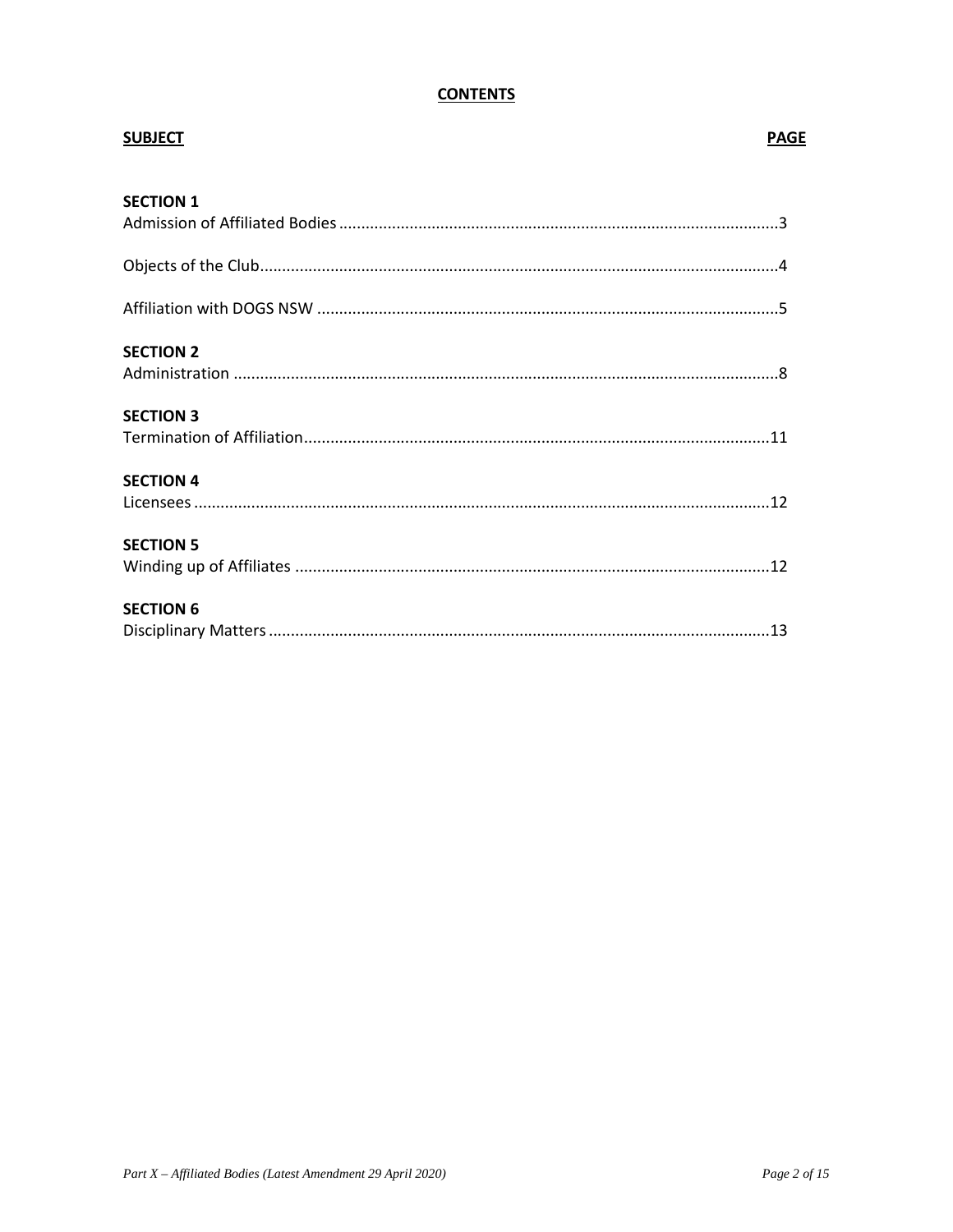#### **REGULATIONS**

#### **PART X - AFFILIATED BODIES**

#### **SECTION 1 - Admission of Affiliated Bodies**

- 1.1 The Board of Directors may admit as:
	- (a) An Affiliate of DOGS NSW, a canine club, canine society or canine association or other body established for the purpose of conducting exhibitions of and of promoting interest in pure bred dogs or in a particular breed or breeds of pure bred dogs irrespective of whether the said club, society, association or body is incorporated or unincorporated PROVIDED THAT the Board of Directors shall be satisfied that such affiliation is warranted having regard to:- **(11/86)** 
		- (i) the membership and pure bred dog population within the area to be serviced by the applicant body;
		- (ii) the existence of any general dog club established within such area which might better serve the interests of the members of the applicant body;
		- (iii) the present or future viability of an existing Affiliate if an application for a affiliation is granted;
	- (b) an Associate Affiliate of DOGS NSW
		- (i) an agricultural society or other like body which has constituted a dog section show committee for the purpose of conducting a dog show for exhibition of pure bred dogs at its annual show;
		- (ii) an organisation, other than a dog club or agricultural society or association constituted for the purpose of conducting dog shows for exhibition of pure bred dogs;

irrespective of whether the said society, body or organisation is incorporated or unincorporated, PROVIDED THAT the Board of Directors is satisfied that:

- (A) its secretary is experienced in the organisation and running of a show; and
- (B) such organisation or dog section committee has members thereof who are experienced in the conduct of dog shows; and
- (C) it will provide sufficient show rings for the conduct of its dog show which will meet the requirements and standard approved by the Board of Directors from time to time; and
- (D) it will provide facilities for exhibitors of the standards required by and approved of by the Board of Directors.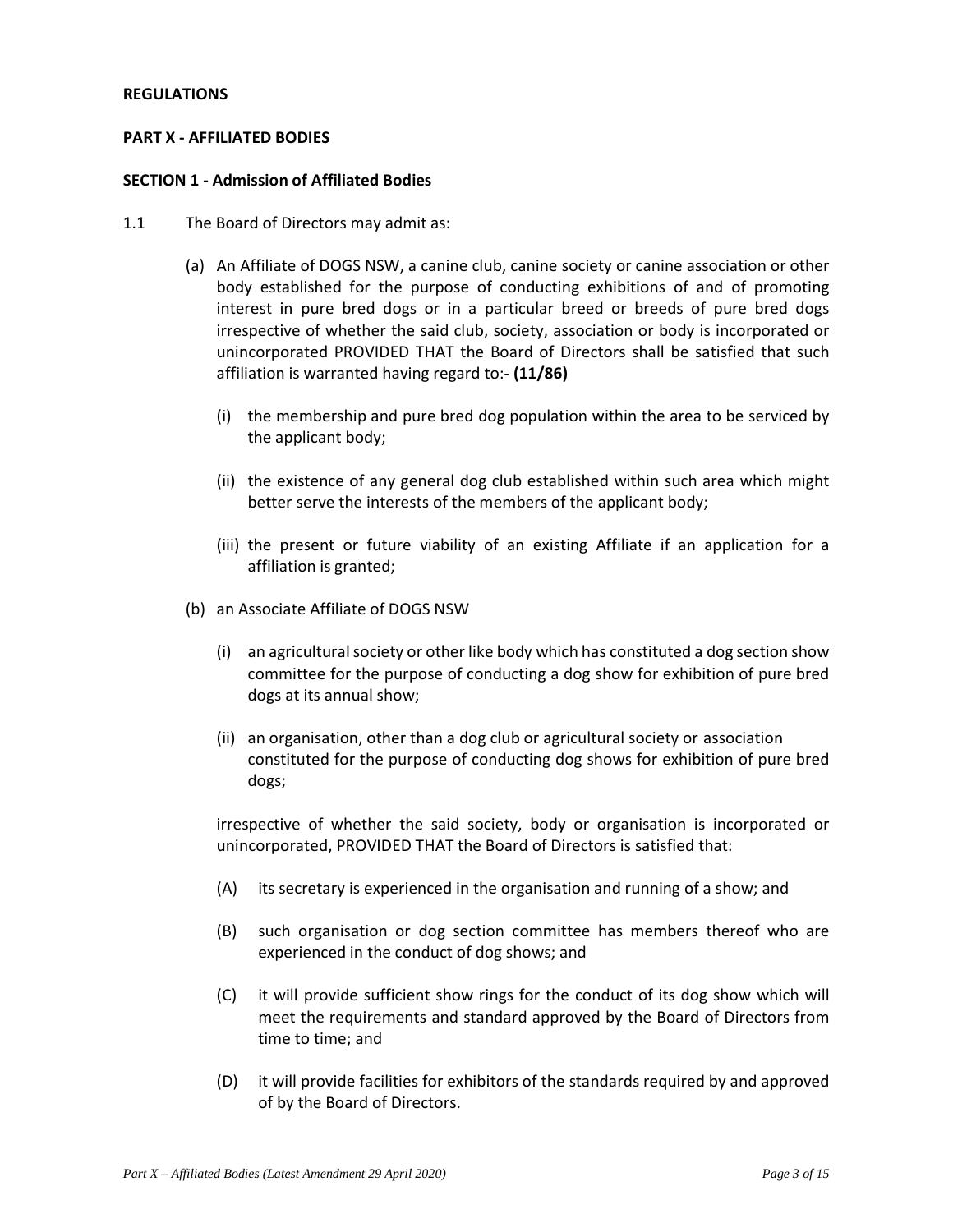- 1.2 The Board of Directors may charge such entrance fee and such annual subscription for affiliation as the Board of Directors may from time to time determine and pending and subject to such determination an Affiliate or an Associate Affiliate shall pay such annual subscription in advance in respect of the Financial Year. The annual subscription shall be payable on the first day in July each year, and if an Affiliate or an Associate Affiliate shall fail to pay such subscriptions prior to the first day of August each year it shall not be entitled until otherwise determined by the Board of Directors to any of the privileges to which an Affiliate or an Associate Affiliate is entitled under the Constitution and the Regulations, but shall be subject to all obligations imposed upon an Affiliate or an Associate Affiliate provided that when affiliation commences during the currency of a Financial Year the Affiliate or Associate Affiliate shall pay the subscription in respect of that year upon admission as such Affiliate.
- 1.3 An applicant for Affiliation or Associate Affiliation shall not be admitted as an Affiliate or an Associate Affiliate unless:-
	- (a) being an agricultural society or other like body or organisation as aforesaid it complies with the provisions of Section 1.1(b); **(07/16)**
	- (b) being a club:
		- (i) that has in its Constitution the provisions set out in this sub-rule and appearing immediately hereunder:

#### OBJECTS

The objects of the Club are:

- (a) to affiliate with DOGS NSW;
- (b) to promote and encourage the breeding of pure bred dogs;
- (c) to promote and raise the standards and exhibiting of dogs;
- (d) to promote the holding of exhibitions and shows and to conduct exhibitions and shows, competitive trials and dog sports; **(07/12)**
- (e) to foster, promote and protect the interests of exhibitors of dogs at exhibitions and shows;
- (f) to collect, verify and publish information relating to dogs and the breeding and exhibitions of dogs;
- (g) to educate and encourage members, breeders and judges to abide by the requirements and standards approved by DOGS NSW for the conduct of exhibitions and shows;
- (h) to promote good fellowship and sportsmanship amongst members and those participating in or attending at exhibitions and shows;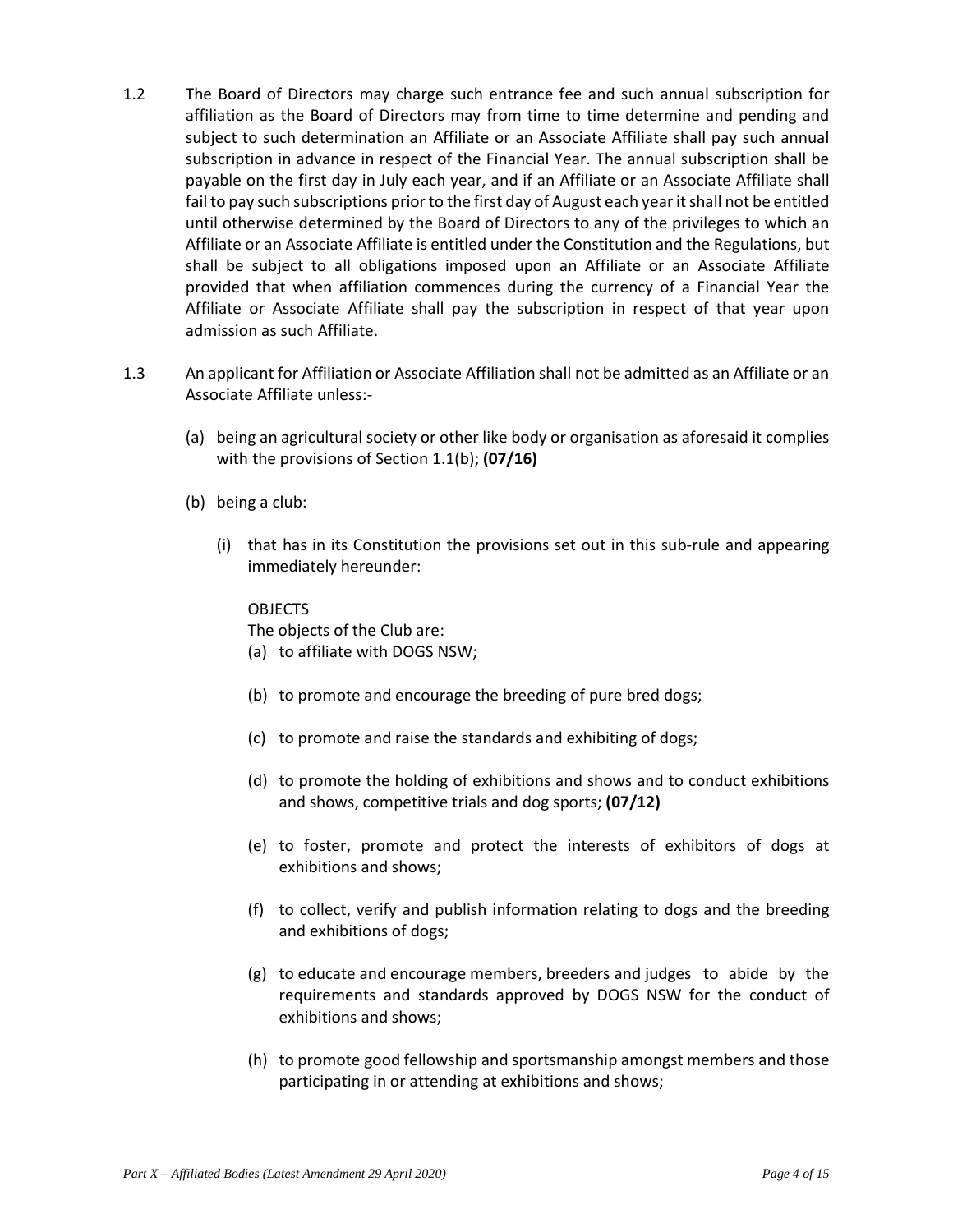- (i) to inform members of and make known to them the laws and regulations of the State relating to the ownership and care of dogs, and the responsibility of owners for the conduct and actions of their dogs;
- (j) to hold functions and lectures relating to dogs and to the objects of the Club generally;
- (k) to make awards and donate prizes for competition at exhibitions and shows and for the competition by breeders and exhibitors of dogs;
- (l) to foster relations with other Clubs and bodies having similar aims;
- (m) to promote and assist and to make contributions to canine veterinary research and other worthy canine causes;
- (n) to invest the funds of the Club not immediately required in such manner the members shall determine;
- (o) to carry on such other activities or promote or encourage interest in the breeding, upkeep and training of and the general well-being and improvement of all breeds of dogs and to do all such other things as may be necessary or conducive to carry out the objects of the Club;

#### AFFILIATION WITH DOGS NSW

- (a) The Members by a resolution passed in General Meeting by a majority of not less than three-fourths of the Members voting in person thereat may direct the Committee to apply for affiliation with DOGS NSW;
- (b) So long as the Club is an Affiliate of DOGS NSW, every member whether a member of DOGS NSW or not, shall be deemed to have agreed with DOGS NSW to be bound by the Rules and Regulations of DOGS NSW for the time being in force and at all times to submit to and carry out every determination, finding, decision, requirement or direction of DOGS NSW so far as the same shall relate to him; and
- (ii) In respect of an All Breeds Club or General Dog Club, has at least 10 financial members of which **(02/19)**:-
	- (a) those 10 members are financial members of DOGS NSW and **(02/19)**
	- (b) those 10 financial members of DOGS NSW own a dog registered on an ANKC Ltd National Register. **(02/19)**
- (iii) Deleted. **(06/05)**
- (c) its application is in writing signed by its Secretary for the time being addressed to and lodged with the DOGS NSW Secretary and is accompanied by:-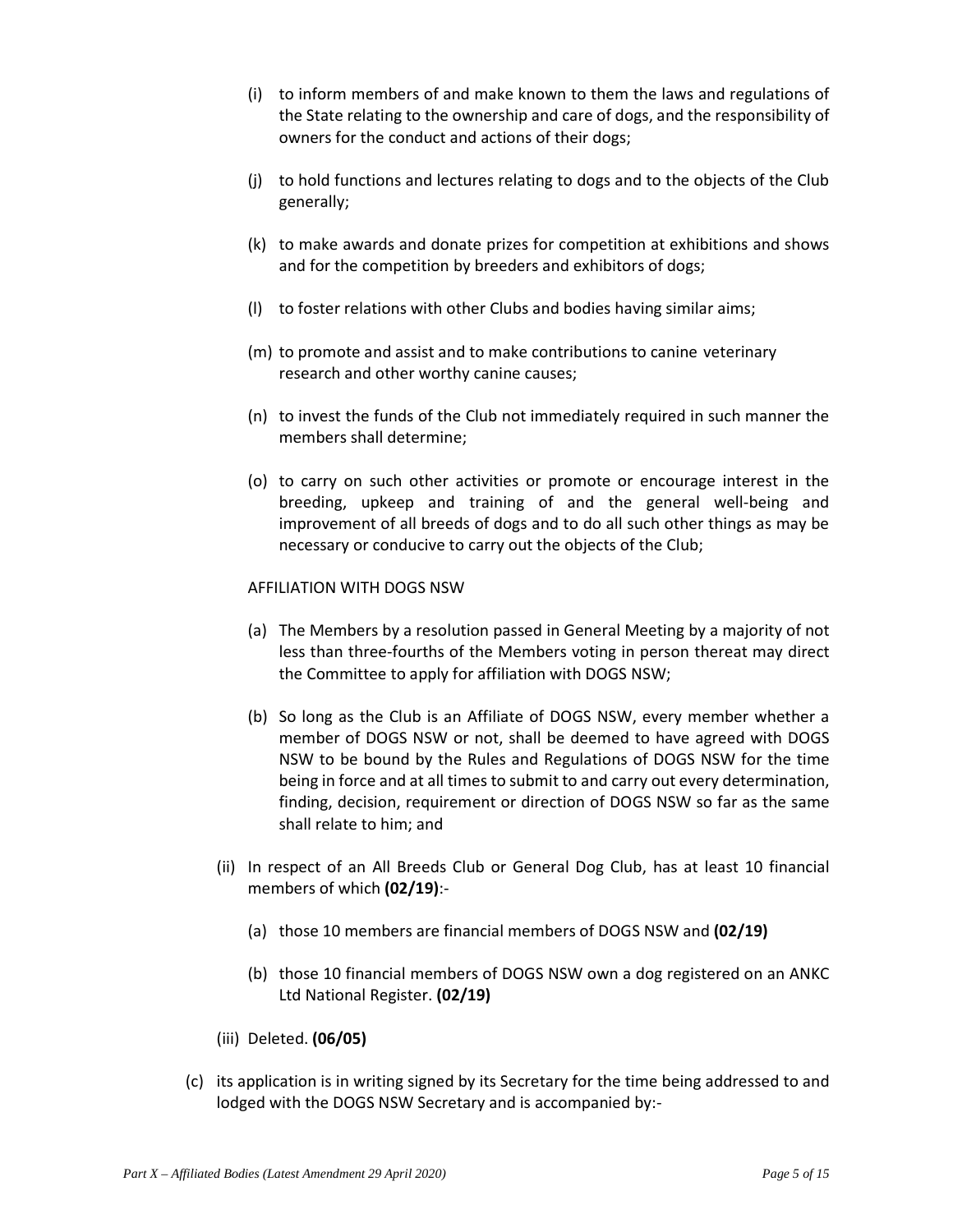(i) such entrance fee and annual subscription as may be prescribed by the Board of Directors from time to time;

and in the case of a club as aforesaid by:-

- (ii) a copy of the constitution of the applicant;
- (iii) a certificate signed by its President and Secretary stating that the applicant has, in the case of:-
	- (A) a specialist club or semi group club, at least ten (10) financial members each of whom is **(11/18)**:-
		- (i) a financial member of DOGS NSW or another State member Body and
		- (ii) the owner of a specimen of the breed registered on an ANKC Ltd National Register in respect of which the club is a specialist or semi group club. **(07/16)**
	- (B) an all breeds or general dog club, at least ten (10) financial members each of whom is **(04/20)**:-
		- (i) a financial member of DOGS NSW and **(04/20)**
		- (ii) the owner of a dog registered on an ANKC Ltd National Register. **(04/20)**

or such other number as may be determined from time to time by the Board of Directors either generally or specifically for any particular area, who are entitled to vote at a general meeting of such club listing the names and addresses of such members; **(10/03)**

- (C) a group club, at least ten (10) financial members each of whom is:-
	- (i) a financial member of DOGS NSW or another State member Body and
	- (ii) the owner of a specimen of a breed, registered on an ANKC Ltd National Register, from the group which the club represents. **(11/18)**
- (iv) an undertaking in writing signed by its President and Secretary that upon its admission as affiliate it will annually thereafter furnish to DOGS NSW a certificate that the membership of the club complies with Section 1.3(c)(iii). **(07/18)**
- (d) the Board of Directors is satisfied **11/91**
	- (i) in the case of a new specialist club, that the Club has held a Meeting, open to all members of DOGS NSW, fanciers of the breed/s in question, of which no less than 21 days' notice has been given at which at least the following business has been conducted: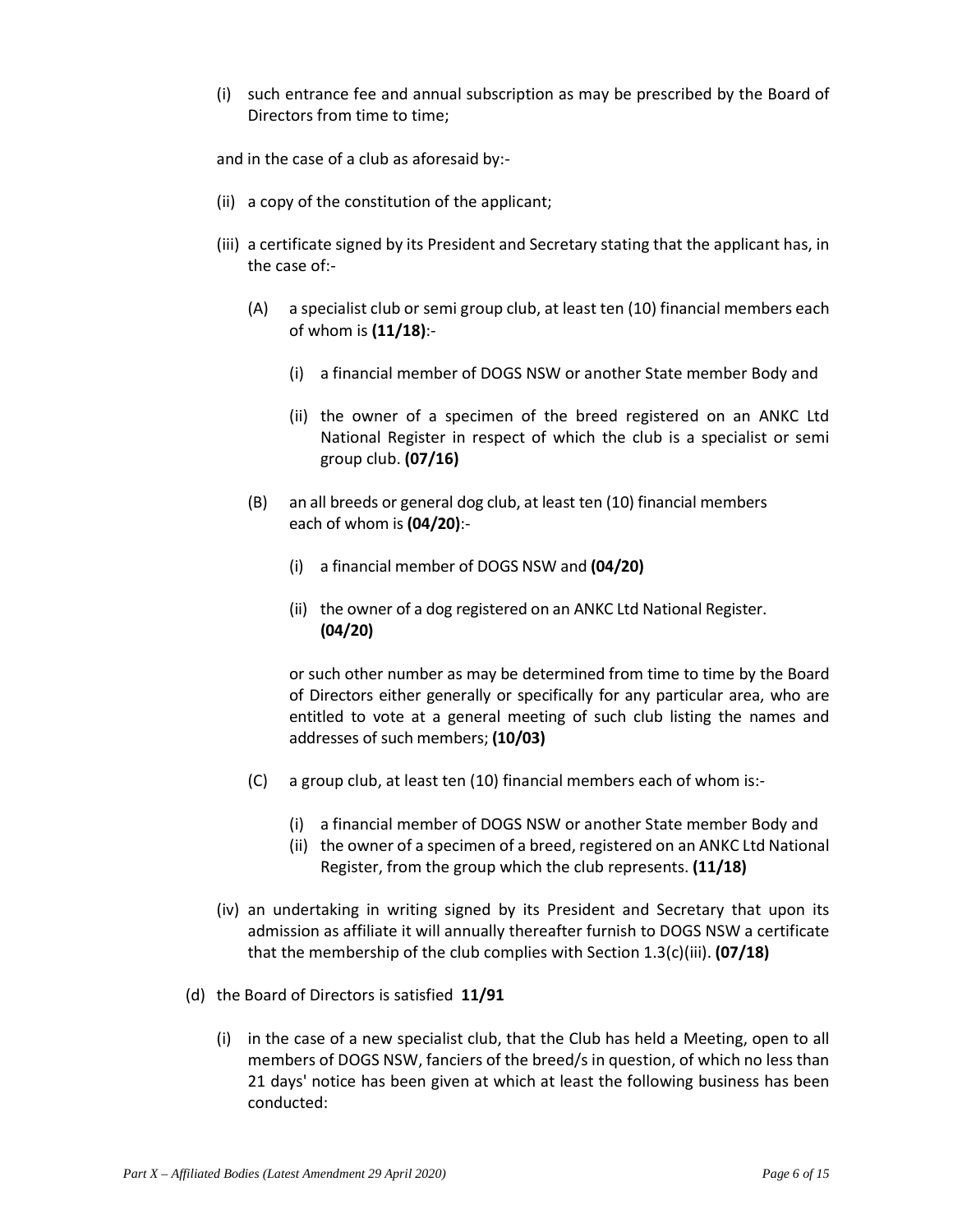- A. consideration of the extent to which the Club represents the interests of the fanciers of the breed/s in question
- B. election of office bearers;
- (ii) in the case of a Club other than a new Club, that Membership of the Club is reasonably available to fanciers of the breed/s in question and that the Club is, or is likely to become, reasonably representative of the interests of the fanciers of the breed/s in question.

"New Club" means an applicant for Affiliation that has been formed or in existence for a period of no more than six consecutive calendar months;

- (e) being a specialist club or semi group club there is included in its name either the words 'New South Wales' or the letters 'NSW' and it has at least ten (10) financial members and such membership complies with Section 1.3(c)(iii)(A). **(07/16)**
- (f) being a specialist or group club that is admitted as an Affiliate after 1st October, 1997 there is included in its name the name of the applicable region (as described in Regulations Part IX - Electoral Regions).**10/97**
- (g) being a specialist club there is included in its name the full name of the Breed concerned as it is recognised by the ANKC, the Fédération Cynologique Internationale (F.C.I.) or the Breed Standard in the Country of Origin, but without necessarily referring to any varieties of the breed. **(06/05)**
- 1.4 Subject as aforesaid DOGS NSW.:
	- (a) may admit as an Affiliate a specialist club within the Metropolitan Region.
	- (b) may admit as an Affiliate a specialist club within the Hunter and Illawarra Regions when breed registrations (being of the breed in respect of which the club is a specialist club) in the area served by the club are no less than 3% of the total annual registrations with DOGS NSW for all breeds in the immediately preceding two year period.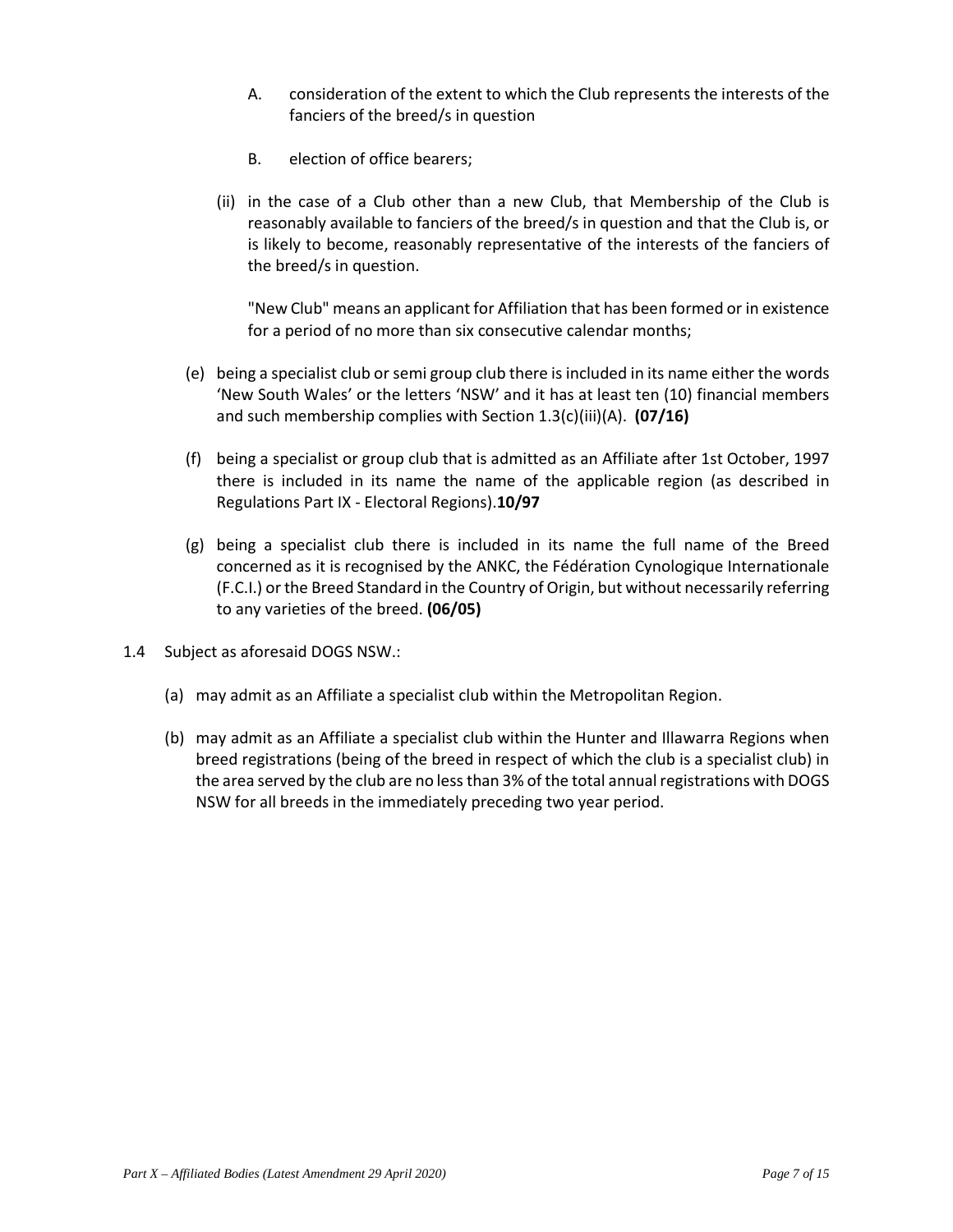#### **SECTION 2 - Administration.**

- 2.1 An Affiliate:
	- (a) must conduct a recognised show during the 12 month period next following its admission as an Affiliate; (**10/97), (1/10)**
	- (b) where applicable, must ensure that the first Championship Show conducted by it, after affiliation is granted, is observed by a Show Representative appointed by the Board as per Regulations Part II, Section 2, Regulation 2.9 (in addition to the Show Representative required to be appointed by the Show Committee pursuant to Regulations Part II, Section 2, Regulation 2.8). (**10/97), (1/10)**
	- (c) shall comply with such other requirements and conditions as the Board of Directors may from time to time impose.
	- (d) where applicable, must throughout its full period of Affiliation maintain its name in conformity with Section 1.3(b)(g) of this Part. **(07/16)**
- 2.2 An Affiliate shall:-
	- (a) within two (2) months of its Annual General Meeting in each year, but in any case, not later than the  $31^{st}$  day of October, forward to the DOGS NSW Secretary a copy of its Balance Sheet and Financial Statements as adopted and duly prepared by a member of one of the following professional accounting bodies:

Association of Chartered Certified Accountants Australia and New Zealand CPA Australia Institute of Public Accountants National Tax Agents' Association Ltd The Tax Institute (TTI) Australian Bookkeepers Association Ltd Chartered Accountants Australia and New Zealand Institute of Certified Bookkeepers Institute of Chartered Accountants in England and Wales (ICAEW) National Tax Agents' Association Ltd (NTAA+) The Institute of Chartered Accountants Australia (ICAA) TAI Practitioners & Advisers Limited **(03/16)**

together with a copy of the Accountant's Audit, or Compilation Report (prepared in accordance with Accounting Standard APES 315), duly signed by the Accountant stating whether such Balance Sheet and Financial Statements give a true and fair view of the activities of the Affiliate for the preceding twelve (12) months and at Balance Date and, if qualified, details of the reasons for the qualification, and **(4/95), (1/11)**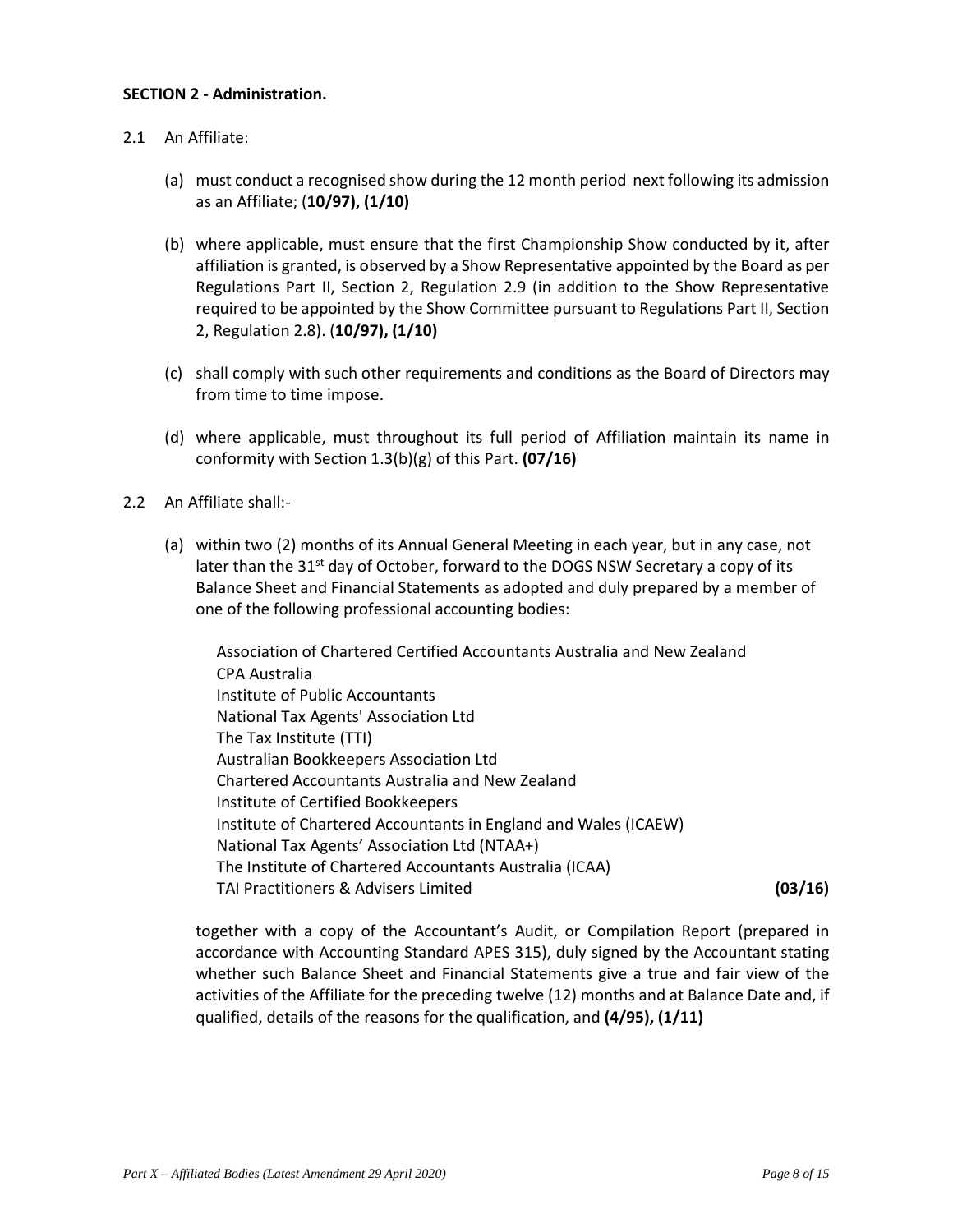- (b) Provide **(06/19)**:-
	- (i) A complete list, signed by either the President and/or Secretary, showing the names, addresses, DOGS NSW Membership Numbers, and the respective category of DOGS NSW Membership of all members of the Affiliate as at the date of the applicable Annual General Meeting.
	- (ii) Reports as listed below, both completed and signed in accordance with the instructions, as determined by the Board of Directors from time to time, applicable for the Financial Year being reported:
		- a. Annual Report Form 1 Cover sheet
		- b. Annual Report Form 2 Profit and Loss Statement
		- c. Annual Report Form 3 Balance Sheet
		- d. Annual Report Form 4 Asset Register
- (c) where its financial year end is after 31 August in any year, notwithstanding the foregoing Section 2.2(a) & (b), lodge the documents required by this Part within two (2) months of its Annual General Meeting. **(07/16)**
- (d) forthwith upon admission as an Affiliate, forward to the DOGS NSW Secretary a copy of its Constitution and shall, within 21 days of any amendment to such Constitution being made, advise the DOGS NSW Secretary in writing of particulars thereof; and **(9/86)**
- (e) be subject to and strictly comply with such directions, or conditions of continued affiliation, as the Board of Directors may from time to time impose.
- 2.3 (a) This Regulation applies to Affiliates that are Specialist Clubs. **(4/91)** 
	- (b) No less frequently than once every calender year, an Affiliate shall conduct, or cause to be conducted, a lecture on the Breed Standard applicable to that Affiliate ('the Annual Lecture').
	- (c) The Annual Lecture shall:
		- (i) be open to all members and to members of the public;
		- (ii) be designed to provide informative and educative material for the benefit of those attending;
		- (iii) include such informative and educative material as the Board of Directors may from time to time require.
	- (d) An Affiliate shall give DOGS NSW. no less than six (6) months notice in writing of the date, venue and speaker(s) at the Annual Lecture for publication in the Journal.
- 2.4 An Affiliate may admit as a Junior Member a person under the age of sixteen (16) years but such member shall not be entitled to hold office nor to vote at a meeting of the members of such Affiliate.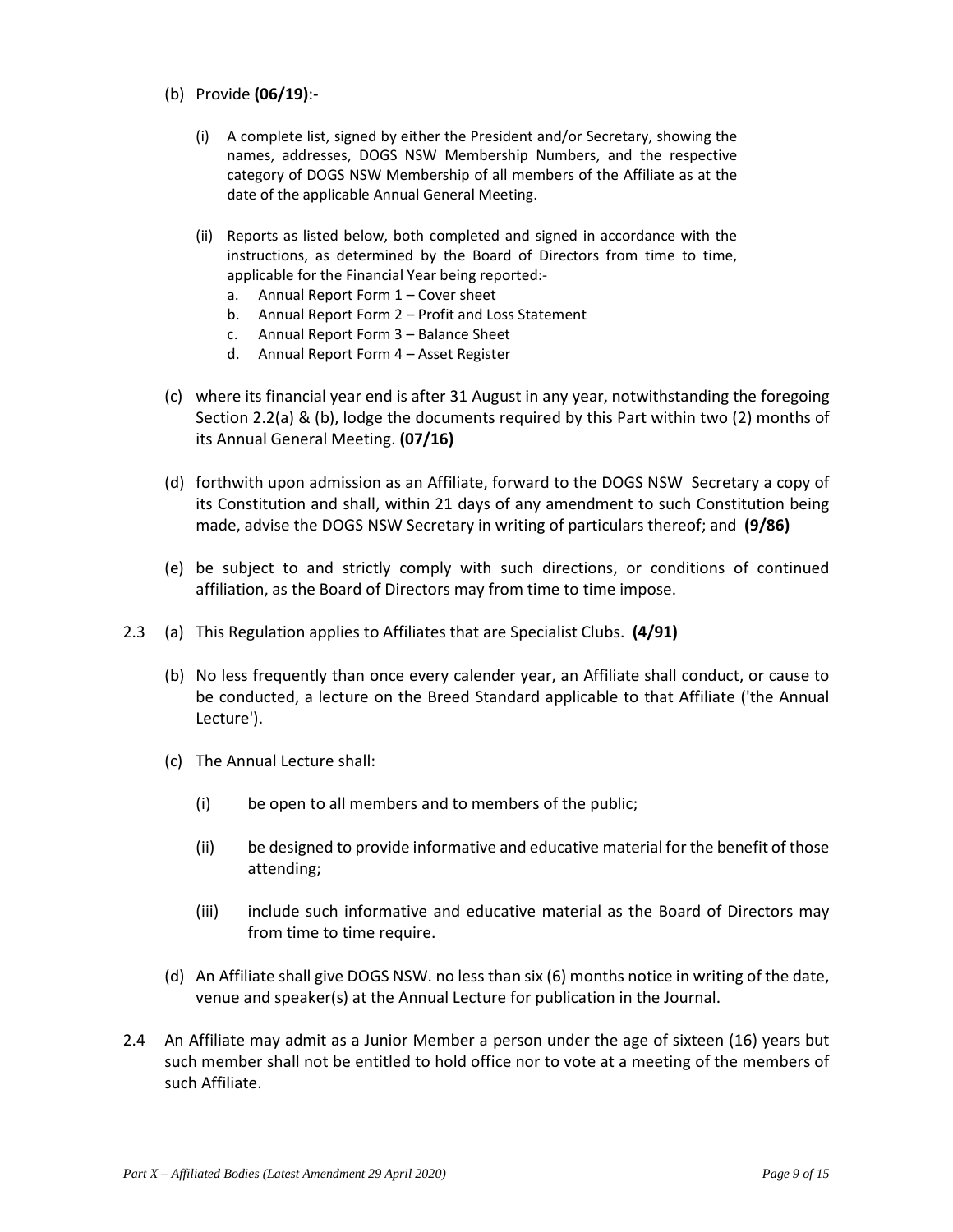- 2.5 (a) An Affiliate shall be bound by the Rules and Regulations and shall observe the provisions thereof and give effect thereto.
	- (b) An Affiliate, which has failed to observe or to comply with the Articles and Regulations, shall be liable to such fine or penalty as the Board of Directors may in its absolute discretion determine. **(7/04)**
- 2.6 Office Bearers of an Affiliate must be:
	- (a) a Member or Associate Member of DOGS NSW, and **(1/93), (6/09)**
	- (b) a resident of the State of New South Wales. **(9/02), (1/04)**
	- (c) Not withstanding Section 2.6(b) above, in those areas adjacent to interstate boundaries, or in the case of minority rare breed Specialist Clubs, individuals who do not reside in NSW, but are members of both DOGS NSW and the Canine Control Body in their State of residence, may be appointed as an Office Bearer of that Affiliate, subject to the approval of the Board of Directors of DOGS NSW. **(10/17)**
- 2.6A No Committee or General meeting of an Affiliate may be conducted in a private or domestic residence. **(6/02)**
- 2.6B It is the duty of all office bearers of an affiliate to recognise that all books, records, registers, documents and information concerning the affiliate and in the possession, control or knowledge of such office bearers by virtue of their office (or former office) are the property of the affiliate and to ensure that upon ceasing to hold any office within the affiliate, all such material is promptly conveyed to the incoming office bearer(s).

A failure to meet the requirements of this regulation is deemed to be misconduct. **(4/95)** 

- 2.6C If an affiliate receives written notice from its bankers that a cheque drawn by a member of that affiliate or any member of DOGS NSW or of an interstate canine controlling body in respect of show entry fees has not been met on presentation, or has been dishonoured, the affiliate must: **(8/96)** 
	- (a) write to the member, enclosing a copy of the banker's advice, and give notice that unless the amount of the cheque plus any applicable bank charges is paid to the affiliate by cash, bank cheque or money order, within 14 days, the member will be deemed to have committed misconduct and the matter will be referred to DOGS NSW,
	- (b) if the drawer of the cheque fails to comply with (a) within the 14 day period, immediately thereafter notify in writing the DOGS NSW Secretary of that fact, supplying also a copy of all documentation relating to the matter.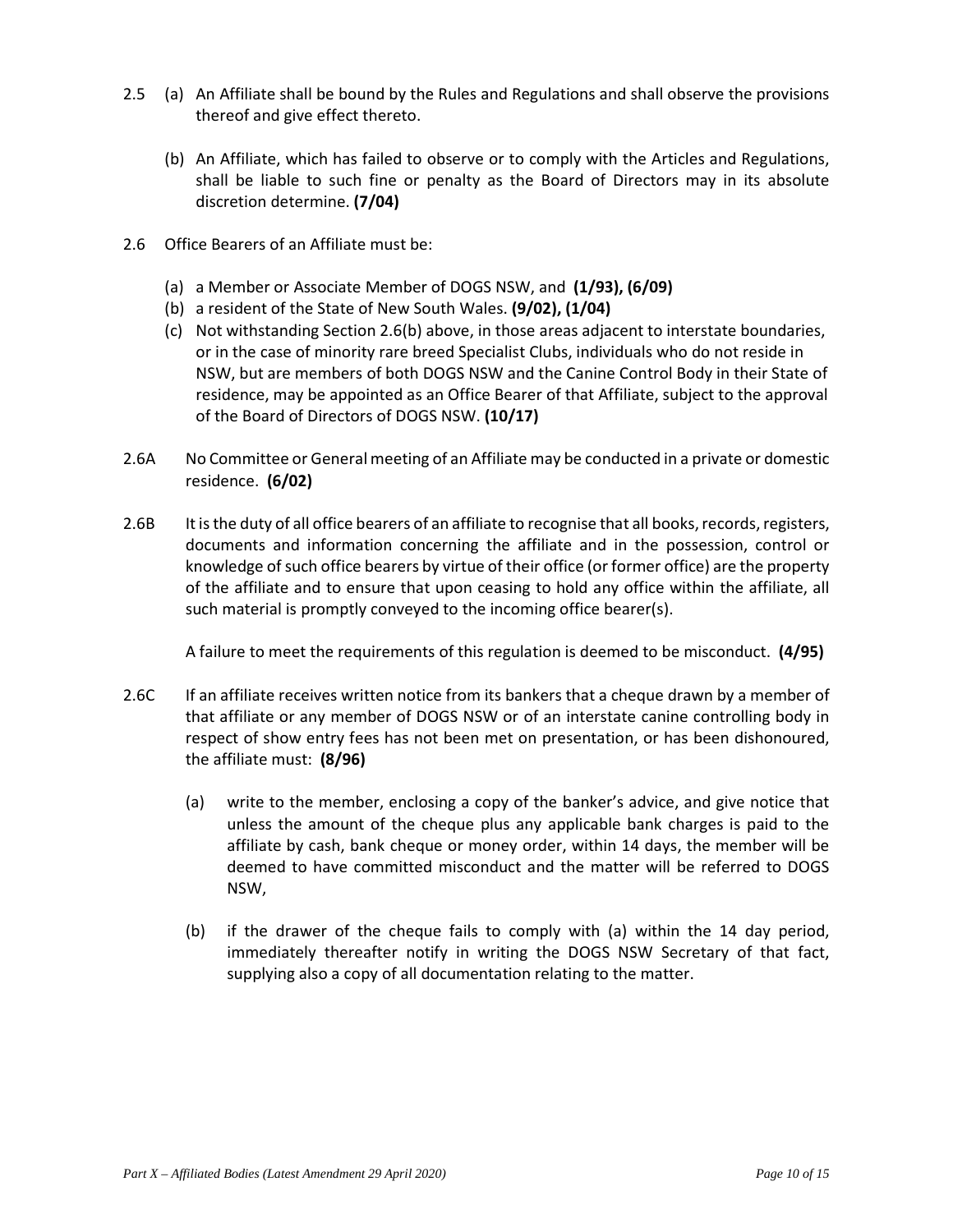DOGS NSW will maintain an outstanding payment register of Members of DOGS NSW and interstate controlling bodies who have any amount owing to DOGS NSW or any Affiliate as a consequence of a cheque. not having being met on presentation or having been dishonoured, for entry fees in recognised shows previously conducted and/or any associated bank charges and having failed to comply with a request for payment of such amount made by DOGS NSW, or by the Affiliate in accordance with Section 2.6C(a) of this Part. **(07/16)**

Upon entry into that register, DOGS NSW shall inform the Member concerned of the fact and remind them of the requirements of Show Regulation 13.4(xi). **05/06**

Any affiliate which directly receives a relevant payment subsequent to having notified DOGS NSW in accordance with Section 2.6C(b) is required to also report that payment to DOGS NSW in order that the payment be reflected in the outstanding payment register. **07/16**)

A failure by the member to comply with a notice from the affiliate as referred to in Section 2.6C(a) is deemed to be misconduct. **(07/16)**

- 2.6D (a) If an Affiliate becomes aware of, or has reason to believe that it has suffered, a loss of any money or property, to a value of not less than \$250.00, in circumstances that appear to amount to a wilful failure to account for such money or property, the Affiliate must within the next 30 days provide to DOGS NSW all information available to the Affiliate in respect of the loss.
	- (b) It is the duty of all office bearers of an Affiliate to ensure the Affiliate's compliance with Section 2.6D(a). **(07/16)**
- 2.6(E) It is the duty of all Committee Members of an Affiliate to keep proper financial records of the Affiliate as required by law including, as a minimum:-
	- 1) receipt books
	- 2) records of payments with supporting documents, vouchers and approvals
	- 3) invoices
	- 4) bank statements
	- 5) bank deposit books (if used)
	- 6) cheque books

**(12/19)**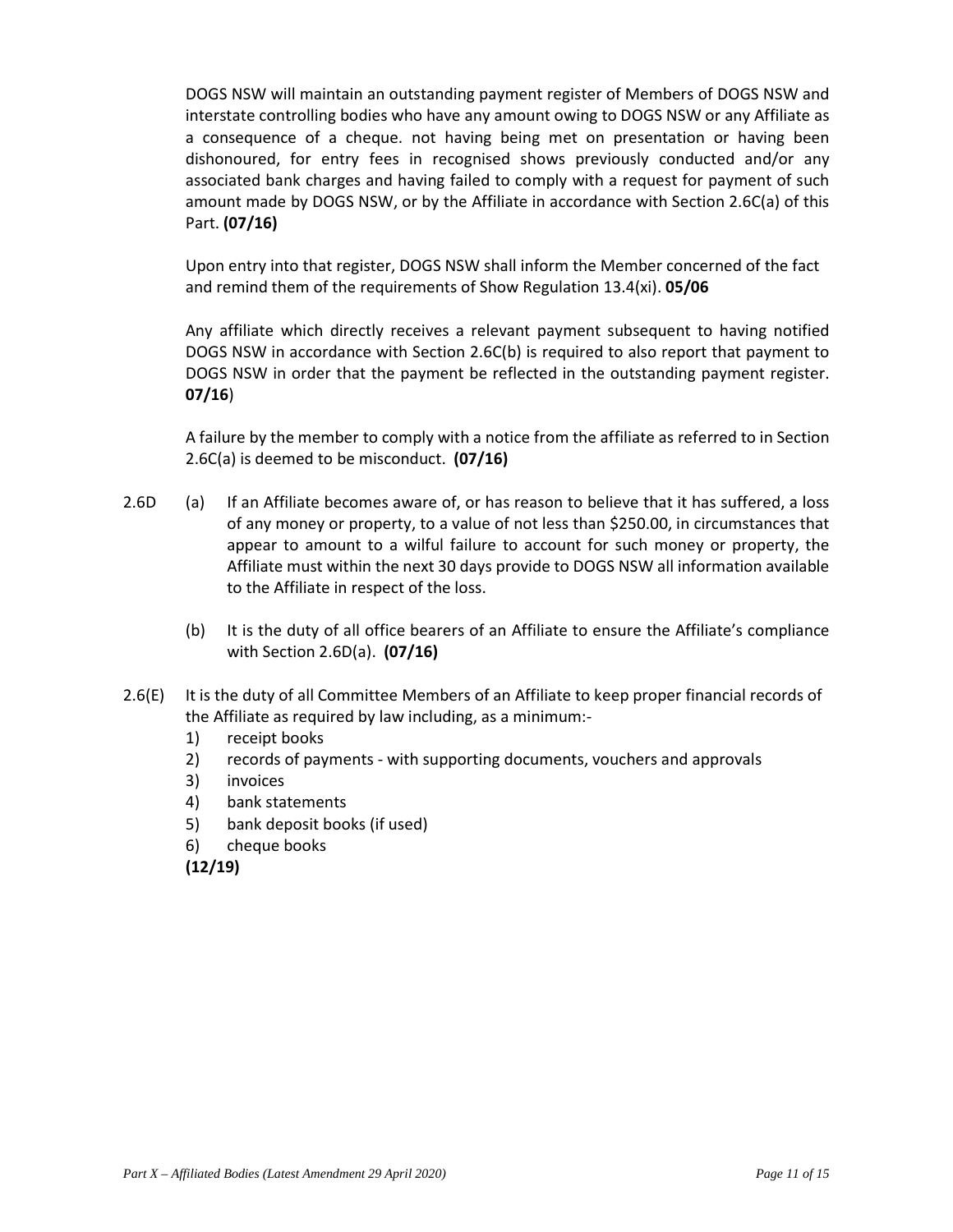#### **SECTION 3 - Termination of Affiliation**

- 3.1 (a) The Board of Directors may at any time and without assigning any reason therefore terminate and affiliation of an Affiliate without any obligation to refund the whole or any part of the affiliation fee paid by such Affiliate.
	- (b) Notwithstanding the foregoing, an Affiliate which:
		- (i) amends that part of its constitution appearing in Section 1, Clause 1.3(b), hereof without the prior consent in writing of the Board of Directors; **(07/16)**
		- or
		- (ii) fails to observe or perform its obligations or undertakings as imposed by the rules or regulations or fails to notify the Board of Directors that it has complied with a direction of or has given effect to a determination of the Board of Directors within the time required by the Board of Directors;

shall ipso facto cease to be an affiliate.

- (c) Notice of such termination shall be given to the Affiliate concerned by DOGS NSW Secretary.
- (d) An Affiliate, which for any reason ceases to be affiliated may re-apply for affiliation and may be admitted at the discretion of the Board of Directors as an Affiliate upon such terms and conditions and upon payment of such fee in addition to the entrance fee payable pursuant to Section 1.2 as the Board of Directors from time to time at its sole discretion either generally or specifically may determine (but Section 2.1 of this Regulation shall not apply to any such Affiliate). **(07/16)**
- (e) In respect of an affiliate to which Section 1.4(b) applies, affiliation shall ipso facto cease in the event that for a continuous period of two years breed registrations (being of the breed in respect of which the club is a breed specialist club) in the area serviced by the club are less than 1% of total annual registrations of DOGS NSW for all breeds.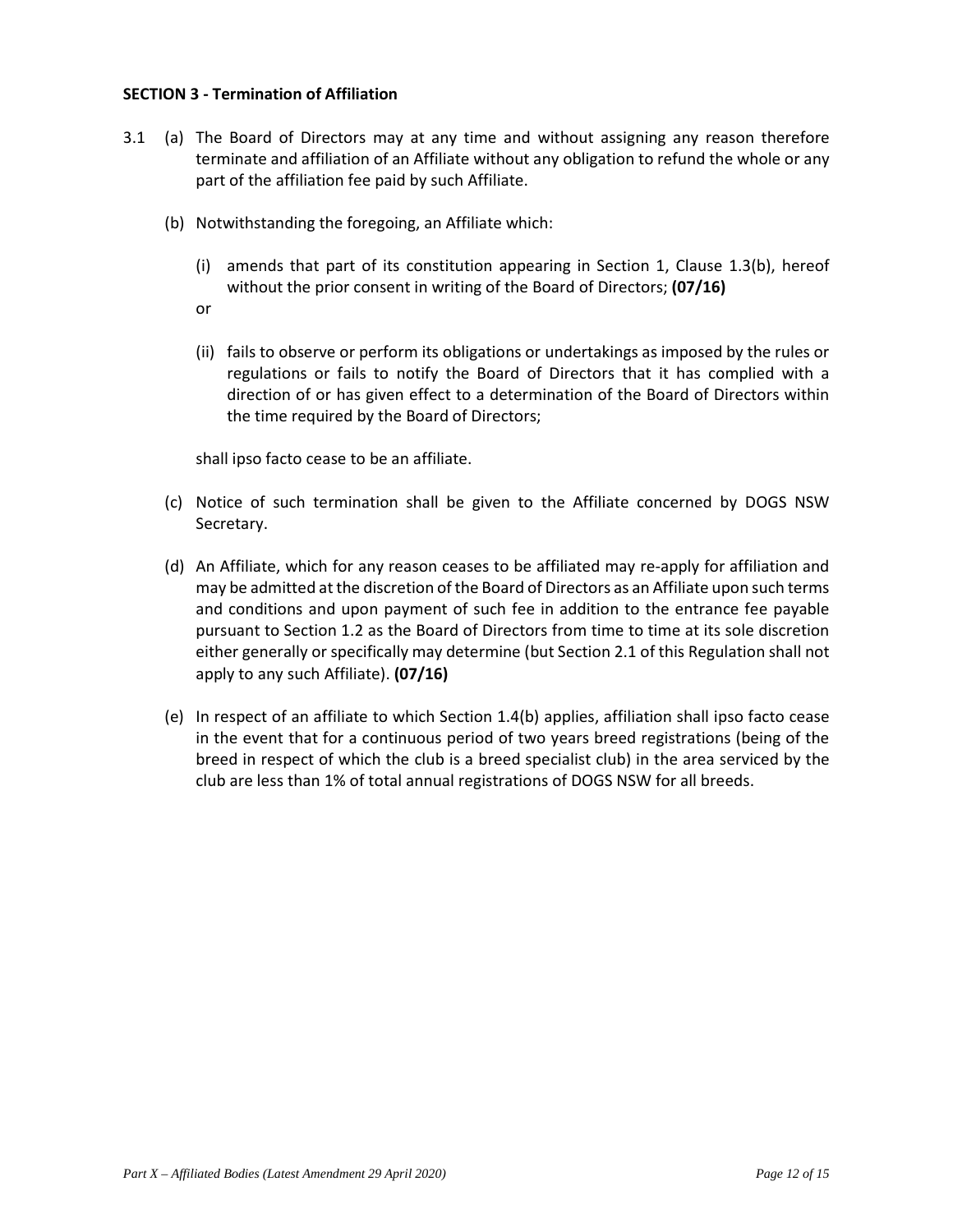#### **SECTION 4 - Licensees**

- 4.1 Notwithstanding that a body is not a member or an Affiliate of DOGS NSW, the Board of Directors may grant such body a licence in the name of the DOGS NSW and signed by DOGS NSW Secretary, licensing such body to conduct within a period specified in such licence a show or shows, the conduct of which shall be governed by the Show Regulations PROVIDED THAT the licensee shall undertake during the period of the licence to conform in all respects with and be bound by the Show Regulations and that it will not conduct a Show during the period of such licence other than in strict accordance with such Regulations.
- 4.2 During the period of the licence the licensee shall enjoy the privileges to which an Affiliate is entitled and it shall be bound by the Rules and Regulations so far as they relate to an Affiliate.
- 4.3 Such licence may be terminated by the Board of Directors at any time without assigning any reason and shall be terminated forthwith if the Management Committee shall have reason to believe that the licensee has done or omitted to do any act, matter or thing contrary to the Show Regulations or to the Rules and Regulations affecting an Affiliate.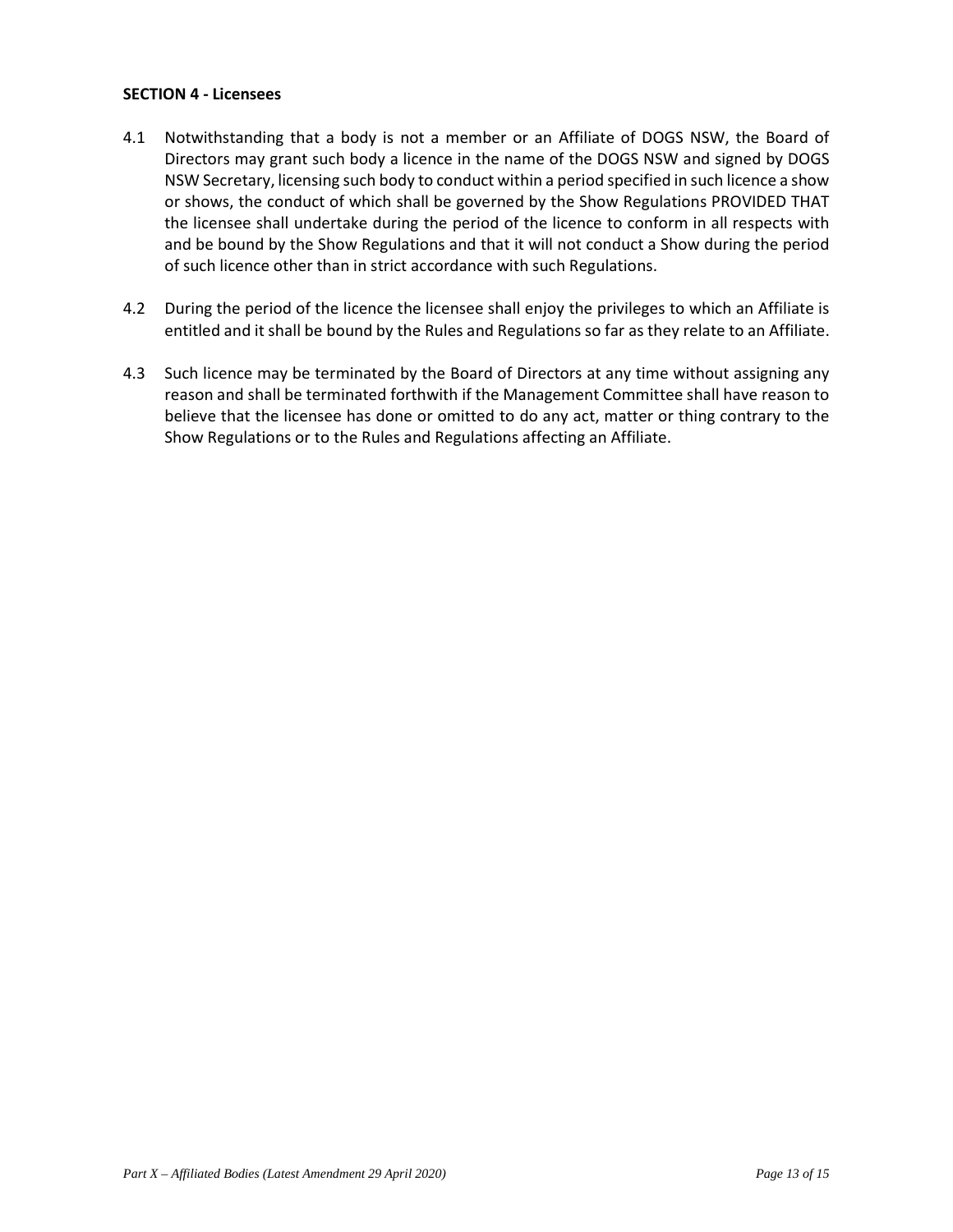#### **SECTION 5 - Winding Up of Affiliates**

5.1 (a) An Affiliate or licensee, not being a body corporate, on deciding to wind up its affairs shall cause to be convened a general meeting of its members.

> Notice shall be given on the notice convening the meeting stating that the Affiliate or licensee proposes to wind up its affairs and cease functioning as an Affiliate or licensee. Surplus funds shall not be disbursed unless with the approval of the Board of Directors and an undertaking shall be given by the Affiliate or licensee that all of its known debts have been paid in full.

(b) Where an Affiliate or licensee is a body corporate, the law relating to the winding up of such a body corporate shall apply.